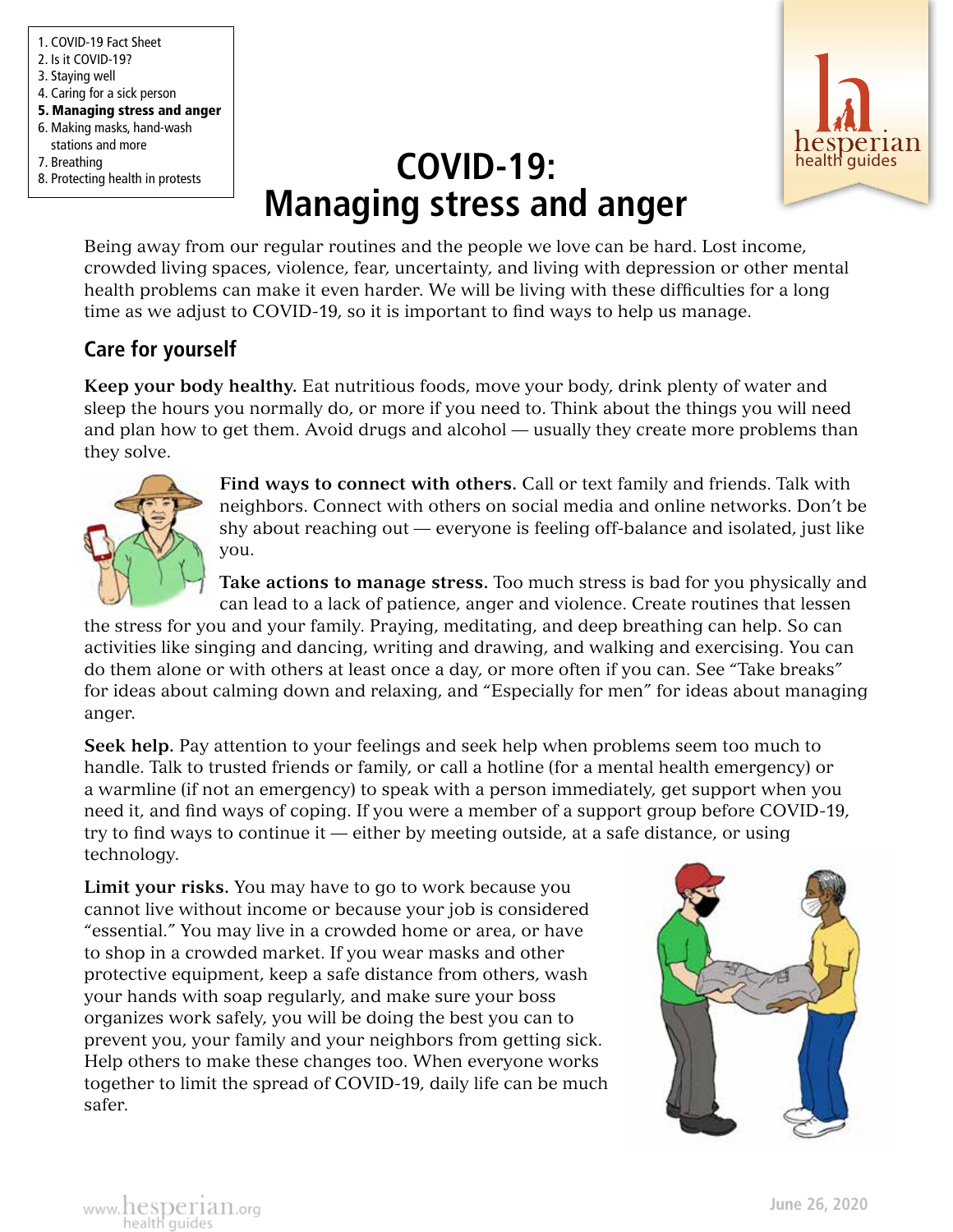# **Caring for children**

In quarantine, all childcare falls on parents or caregivers in the home, and usually that means women. Added to the housekeeping and other work women normally do, it is harder than ever to find the patience, humor, and compassion to provide children with love, support and guidance during this time, especially if one or both parents are also trying to work from home. Children, too, are struggling to cope with staying home. They miss their routines, friends, school and other activities. This can lead to anger, behavior problems, and conflicts in the household. While you can't change the rules for quarantine, you can organize your childcare to reduce stress and conflict.

**Divide childcare tasks among household members.** Although

it may take some effort, older children can help care for younger ones, and men without previous experience can learn to care for children. By sharing the work, everyone also gets an opportunity to take a break from caregiving and relax, however briefly.

**Single mothers, unite!** If only you are caring for your children, it is easy to become overwhelmed. Find another single parent, hopefully close by, and take turns looking after the children. So long as you both limit contact outside your families, wear masks, wash hands regularly, etc., this can be safe.



**Help children find opportunities to connect and learn.** With schools closed, parents have to take on a new role as teachers. Help children make time to do their lessons and homework, and help them be in touch with peers and loved ones. Set rules about how all household members will share internet access or phone time. To prevent people from taking advantage of children online, monitor their activity and who they contact. Remember that children also need to play and use their physical energy.



#### **Take breaks and find moments to help you cope.**

It is exhausting to be an around-the-clock caregiver of children. If children are old enough to be left alone briefly, a 15-minute walk can improve your mood and restore your patience. Shorter breaks help too. When you feel yourself despairing, losing control or getting angry, stop: breathe in and out slowly 5 times before you speak or move. Or step outside or into an empty room for a minute or two to clear your mind before returning to the children. Even a crying baby can be left lying on his back in a safe place for 5 minutes while you calm yourself.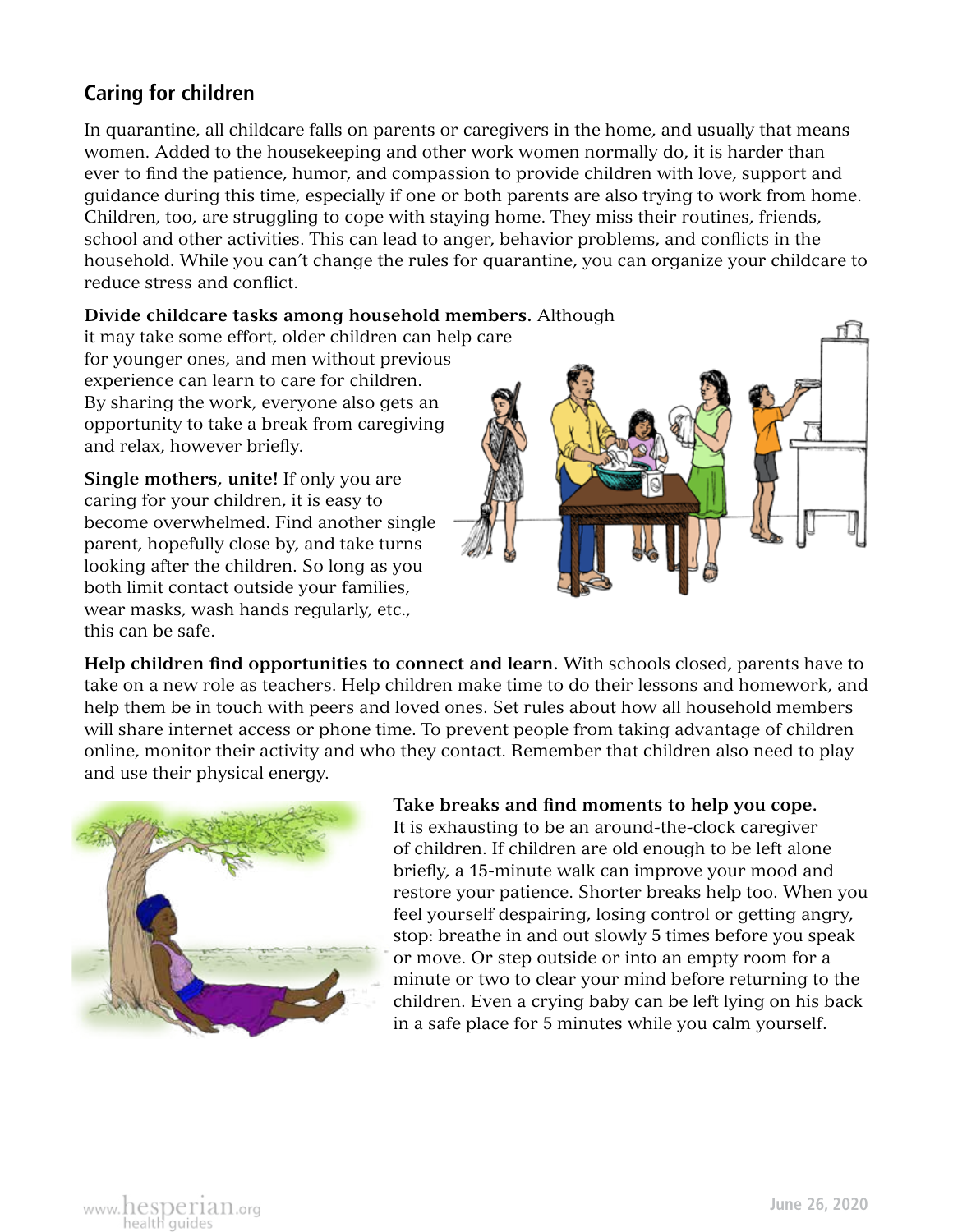#### **Take a minute to pause and reset**

It's hard to believe, but stopping to relax for only 1 to 5 minutes can help you reset negative feelings and anger.

1. Sit comfortably, feet flat on the floor, hands resting in your lap. Close your eyes.

2. Ask yourself, "What am I thinking now?" Notice your thoughts, emotions, how your body feels.

3. Listen to your breath as it goes in and out. Put a hand on your stomach and feel it rise and fall with each breath. Tell yourself "It's okay. Whatever it is, I am okay." Continue to listen to your breath for a while and feel yourself become calmer.

4. Again, notice how your body feels.

5. Reflect on how you feel overall. Open your eyes and return to the situation, better able to cope.

#### **Especially for men**



**The problems caused by COVID-19 are not your fault**. Men are often raised to feel responsible for the safety and economic well-being of their family. Losing work, crowded living spaces, or illness in the family can make you feel like you have failed as the head of your household and lead to depression or anger. But the pandemic is not your fault. Understanding that your problems are shared with others in your community, and finding ways to survive the crisis together can help. Getting help is necessary, not shameful.

**You can find another way.** Most of us continue to do things the same way we have always done them. But even if you do not know exactly how, you can begin to do things differently. You can gain control over your words and actions, and choose not to respond in anger again because you know it harms your family. When you feel anger, say to yourself, "Not this time. Not this time." You can make yourself wait even just 10 seconds before reacting. You can give yourself the opportunity not to use violence.

**Block your anger from developing.** Often when something makes us angry or lose control, we feel it coming. How are you feeling right before you get angry? Does it happen at a certain time of day or after a specific activity? If you can notice how you feel physically before your anger takes over (for instance, if you are hungry or tired, drinking alcohol, etc.), you can work on preventing it from starting. If your anger explodes when you are hungry or tired, avoid it by eating something or getting some rest. If it is when you are drinking, begin to drink less. You can help those around you by looking after yourself.

**Remember how it made you feel.** Many of us grew up in families where men were violent. It can be difficult to learn not to recreate that same violent behavior in our own families. If you can remember the physical pain and emotional hurt that violence caused you, it can stop you from mistreating your family. If you can talk about it with family members or friends, hearing your own voice explain how you were hurt can help you remember to express your feelings without violence.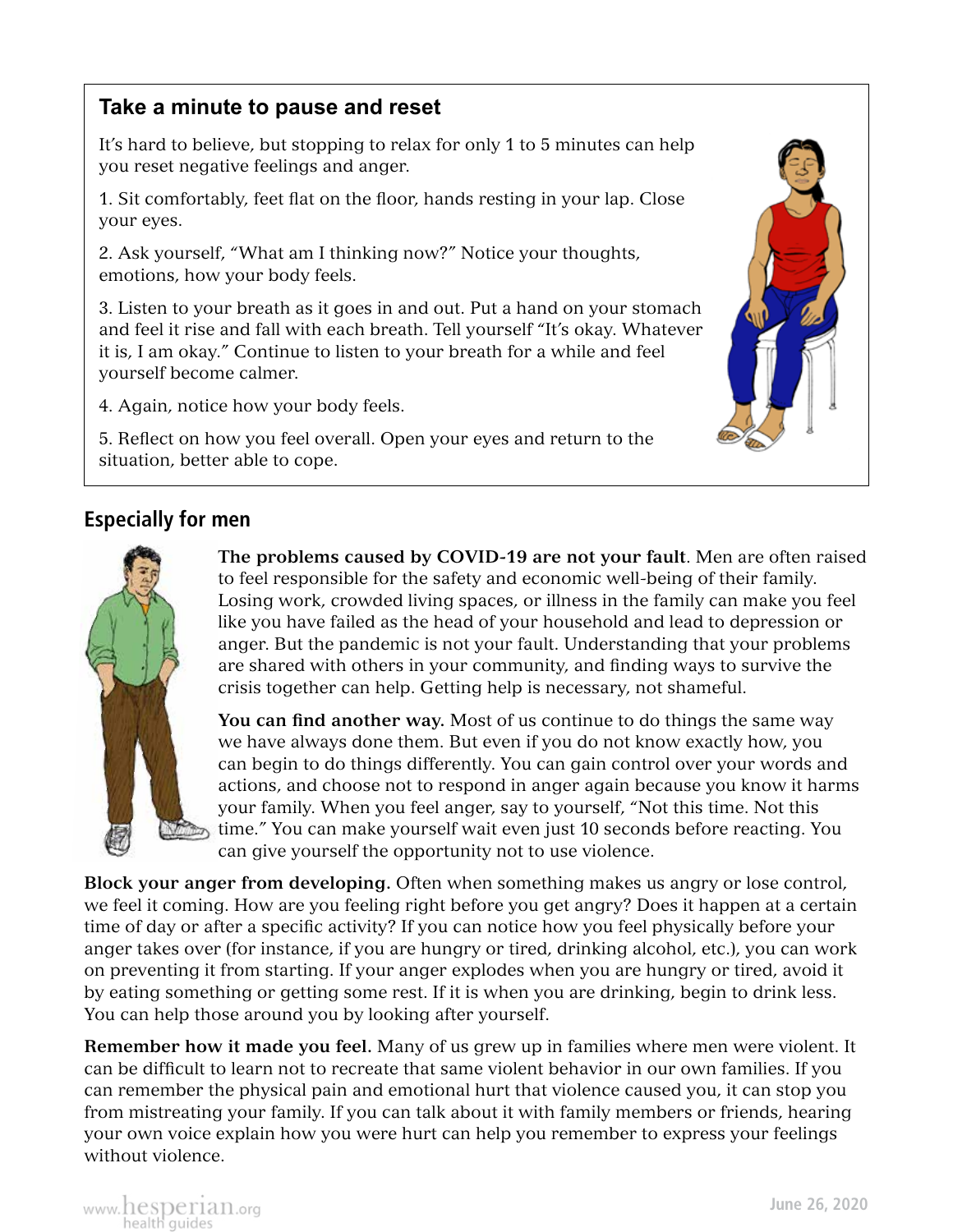### **Help care for others**

Each of us can help someone struggling through the quarantine or experiencing violence in the home.

**Reach out by phone or text.** It can be hard to ask for help. Call or send text messages that let people know you are there to listen and help in case they are hurting or need someone to talk with.. Help them connect with others who can check in with them regularly or help in an emergency.

**Learn to listen deeply** to what the person is sharing so you can judge how serious their anxiety or depression may be. Much of the time just talking, finding something to laugh about, and encouraging the person to take a break will be a great help. But pay attention to anything that might signal a person is in immediate danger, including if there are weapons in the house, if they have been attacked, or if they might hurt themself or others. If it is a mental health emergency, or even if you are not sure how to help, call a hotline for advice.



**Be a "sponsor."** Many people with alcohol problems find it useful to have someone they can call who will always answer and help them find the strength not to drink. A sponsor can also help someone find the strength not to lose their temper or to be violent, especially when the sponsor has also experienced those same problems.



**Help people get basic supplies and services.** You can make sure people get the goods and services they need right now. Help people apply for government support, find food banks and community groups offering supplies, and assist with errands, shopping, communicating with others, or getting medical advice.

**Do the research for them.** Find out what resources are available in your community and keep that information at hand. Also post it in the community for people who need help but don't ask for it.